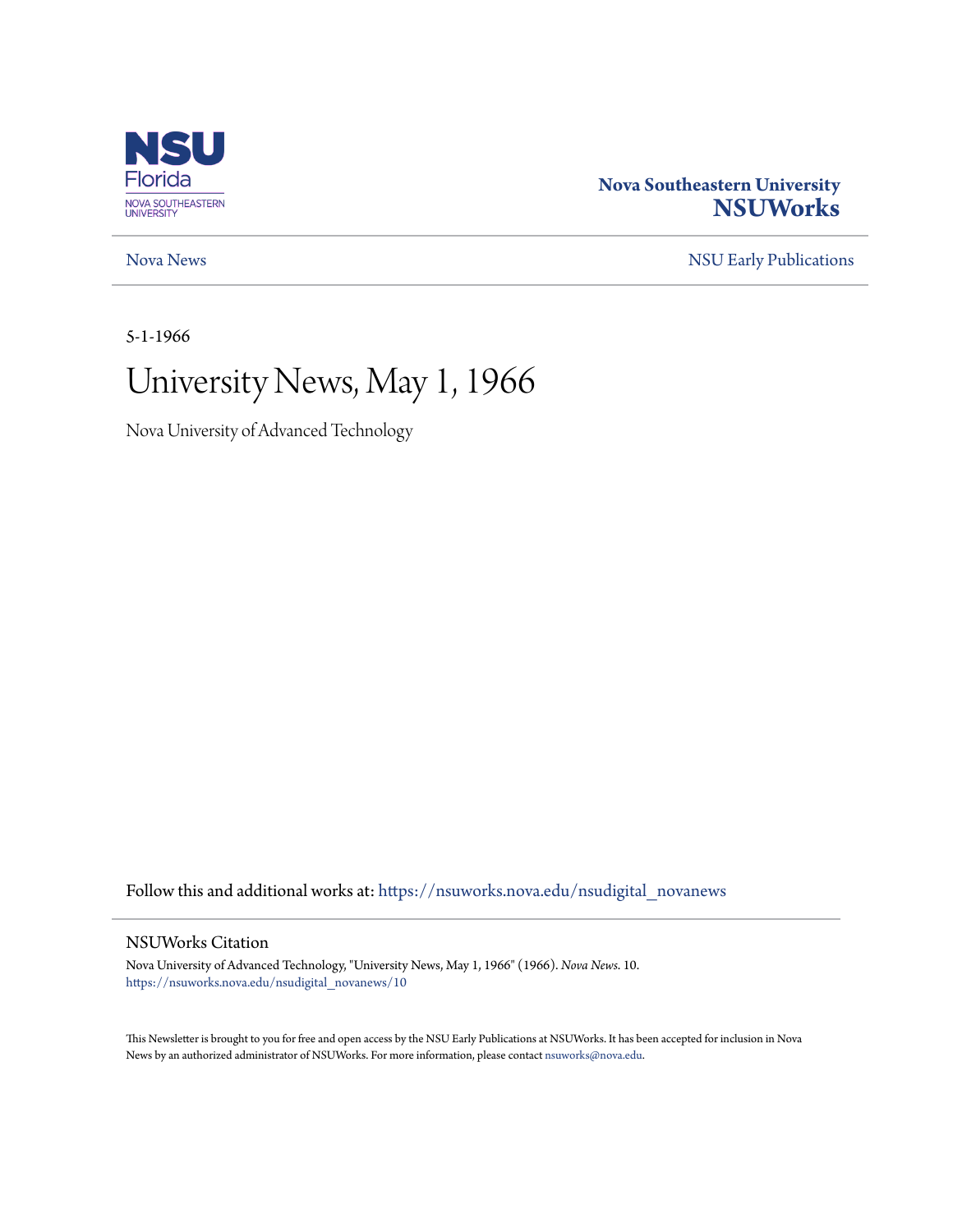# **UNIVERSITY news**



Published twice monthly by

# **NOVA UNIVERSITY of ADVANCED TECHNOL**

Campus: South Florida Education Center in Broward County, Fla. Opening: September, 1967 Present Offices: 232 E. Las Olas Blvd., Fort Lauderdale, Fla. Physical Science Center: 424 to 442 E. Las Olas Blvd. Phone 525-6771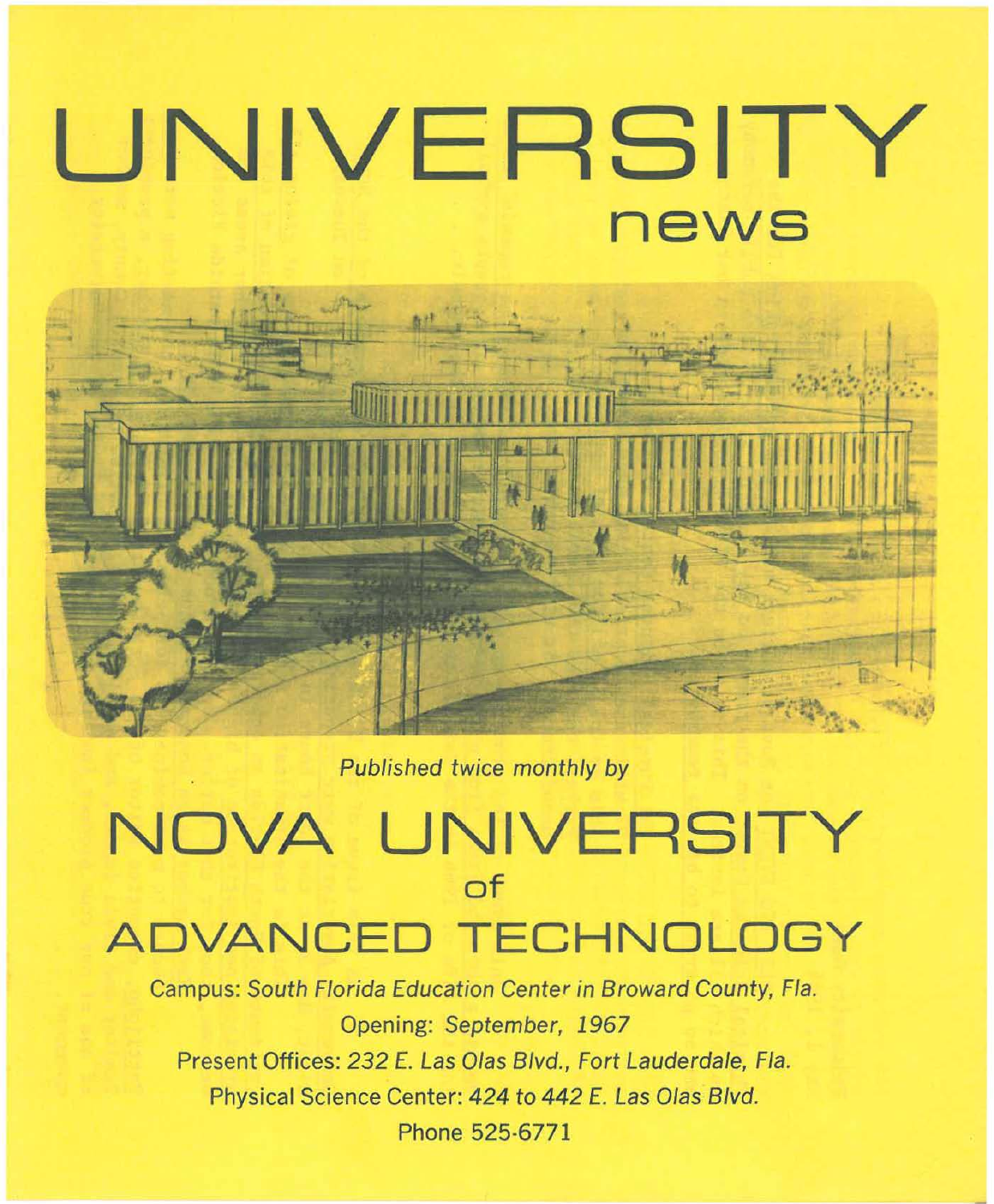University News May 1, 1966

NEXT BIG EVENT for Nova supporters will be the groundbreaking for the Physical Sciences Center on the campus on May 18 at 11 a.m. . . . a public ceremony to which all are invited. This is to be the FIRST groundbreaking in our history, and so an event to be long remembered.

> The Physical Sciences Center will be a \$3 million enterprise, being made possible by the \$1 million gift of Louis W. Parker, the Fort Lauderdale inventor and manufacturer. It will bear his name.

Hain event of the proceedings will be the burial of a "time capsule" to be opened a thousand years from now. Documents, periodicals and photographs symbolizing the life of 1966 in the United States will be sealed in the capsule.  $\ldots$ 

\* \* \*

As this issue of the University News went to press, members of the Nova University Association were preparing to hold their first meeting -- on Tuesday night, May 3, at the court house in Fort Lauderdale.

This is the organization formed last winter for the purpose of giving all residents of South Florida an opportunity to participate in the creation of this promising new institution of higher learning -- and residents of other areas are welcome, too, for that matter. We have a number of members from outside Florida. Each member is an Honorary Alumnus of the University .

Chosen to make nominations for permanent officers at the meeting were Fred Pettijohn, executive editor of the Fort Lauderdale News; Lloyd Dutcher, a prominent Realtor and civic leader, and Hamilton Forman, a native of Broward County, member of one of our true pioneer families and an early supporter of the University **movement • ..** 

\* \* \*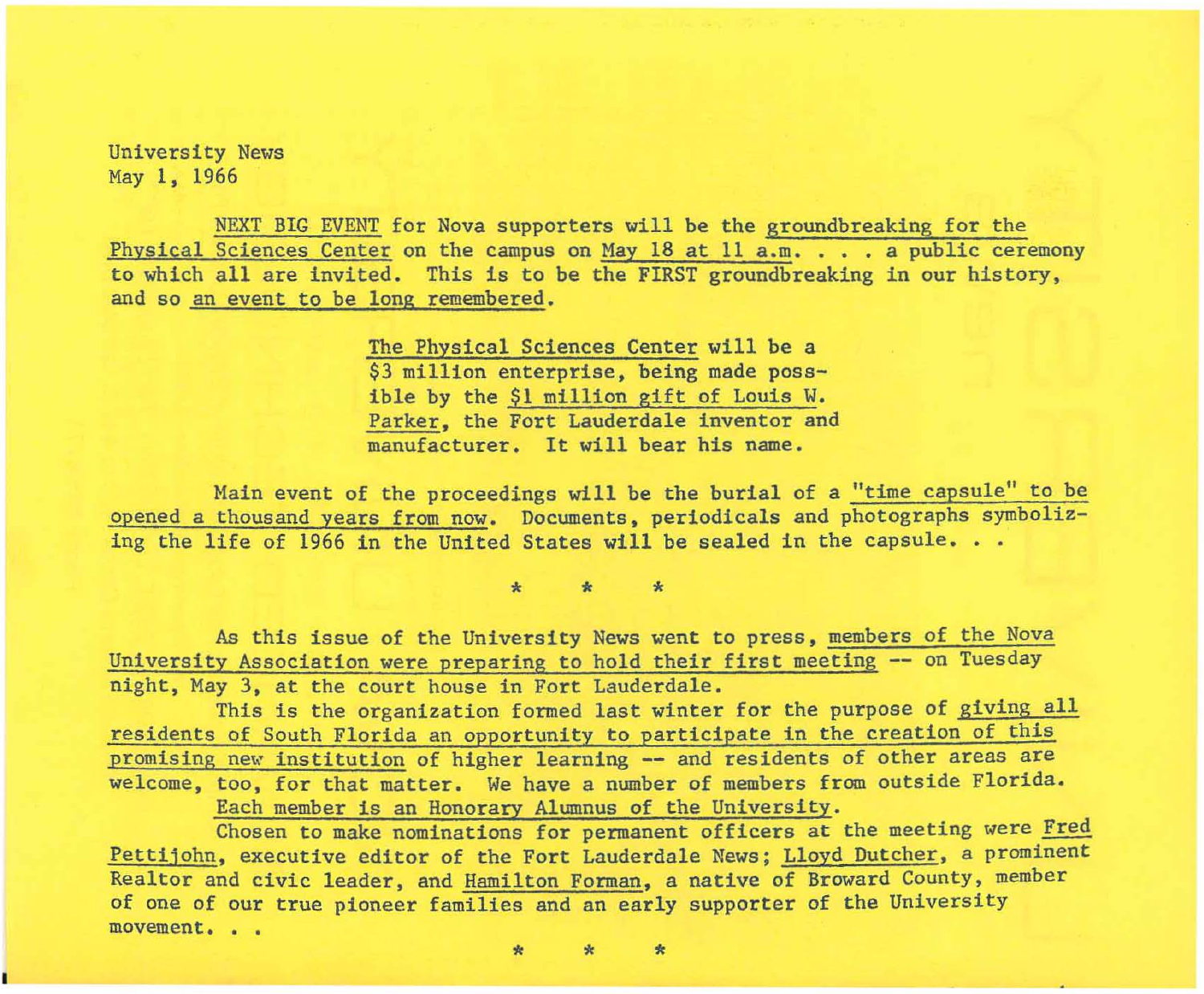HOTE ON THE HONOCDOGE WHERE WETT HAT HARD TAXA A ACADEMIC O-A progressing at top speed, and is expected to be finished well before the target date of June 1.

On or about that day, the University will plunge headlong into the enormous and exciting field of ocean research, with two programs to be directed by our professor in this field, Dr. William S. Richardson.

> The boat is under construction at the Lauderdale Marina, on the Intracoastal Waterway in Fort Lauderdale just north of the Intracoastal Waterway.

In the meantime, special efforts are being made to obtain the funds necessary for building the permanent Oceanographic Center on land at Port Everglades being made available by the County Commission.

 $\mathcal{R}$ 

Mrs. Bernard Castro, who is so widely known for her work with charitable and social organizations of many kinds, was honored by the University with a dinner on April 28.

Dr. Warren J. Winstead presented her with a plaque acknowledging our appreciation for her kindness toward members of the University Advisory Board during their meeting here in February. The board members, among whom are some of the nation's most distinguished scientists and educators, were guests in Mrs. Castro's home and on her yacht during their visit...

More than 16,000 people turned out at Gulfstream Park Race Track April 23 for NOVA DAY -- a substantial increase over the attendance for the previous Saturday. We like to think all those extra people were there because of Nova!

It was a very rewarding day, and we are greatly indebted to James Donn, Sr. James. Jr., and the management of Gulfstream for having made this great contribubution to the University for its operating expenses. The amount of money raised has not been announced, but it is expected to be substantial...

> $\mathbf{r}$  $\star$  $\mathbf{r}$